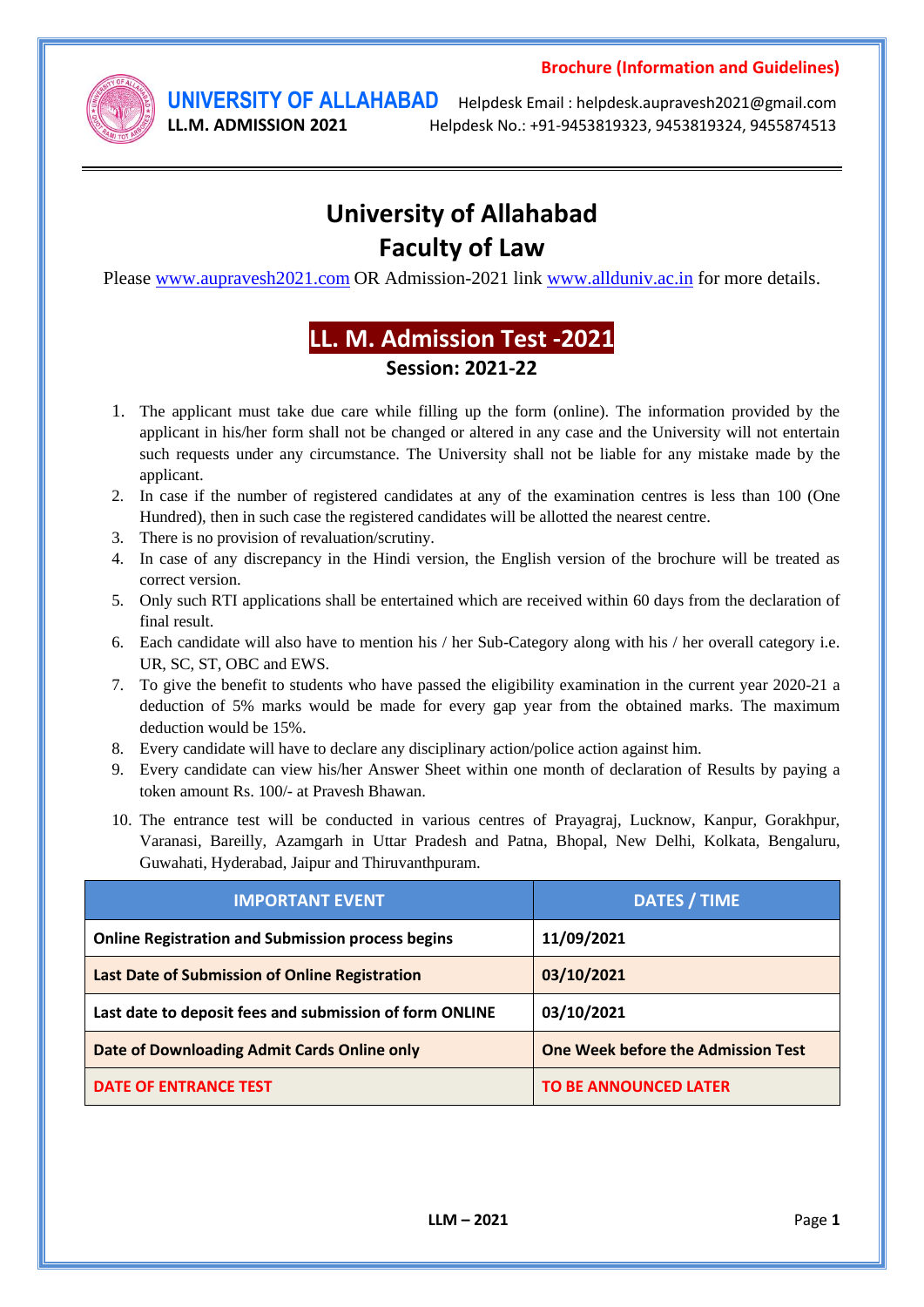

**UNIVERSITY OF ALLAHABAD** Helpdesk Email : helpdesk.aupravesh2021@gmail.com **LL.M. ADMISSION 2021** Helpdesk No.: +91-9453819323, 9453819324, 9455874513

The applicant must take due care while filling up the Online Application Form. The information provided by the applicant in his/her Online Application Form shall not be changed or altered in any case and the University will not entertain such request under any circumstance. The University shall not be liable for any mistake made by the applicant.

There is no provision of revaluation/scrutiny.

The information provided and the data supplied by the applicant through Online Registration Application Form shall be preserved in the University for a period of only 90 days from the date of the declaration of the result of Entrance/Admission Test. The records will be disposed off after the said period and no enquiry shall be entertained in this regard by the University after the expiry of the said period. The University shall use this data for various purposes; hence, in no case shall any change be allowed at a later stage. Therefore, all the information must be furnished correctly, completely and clearly by the applicant himself/herself as per the instructions given in the brochure/website OR Admission - 2021 Link [www.allduniv.ac.in](http://www.allduniv.ac.in/)

**Note – The Fee for online Application is Rs. 800/- (Eight Hundred Rupees only) but in case of SC/ST/Differently Abled Candidates the fee is Rs. 400 (Four Hundred Rupees only)**

#### **Eligibility Information:**

- 1. The candidate must have obtained Law Graduate Degree from any University recognized by U.G.C. and the candidate should have obtained at least 45% marks in the aggregate in the said class or candidates who have appeared in Law Graduate (Final Year) are also eligible to apply and appear in the LL.M. Admission Test-2021. However such a candidate will have to produce his or her final year mark sheet as a proof of passing LL.B. (Final Year)/B.A. LL.B. five year examination with at least 45% marks on or before the date of admission, failing which their claim to admission shall stand forfeited.
- 2. For admission to LL.M. preference shall be given to fresh Law graduates (i.e. candidates who have passed the qualifying law graduate examination for the immediately preceding academic year) over law graduates of earlier years. Accumulative deduction at the rate of 5% of the marks obtained in the Entrance Test shall be made for every gap year in case of earlier Law graduates, subject to maximum deduction of 15%.
- 3. Prospectus/Forms are available Online only on the website [www.aupravesh2021.com](http://www.allduniv.ac.in/) OR Admission2021 link of [www.allduniv.ac.in](http://www.allduniv.ac.in/) for downloading and submission of form.
- 4. The Admission Test shall be conducted **Online as well as Offline mode** and shall have objective type/multiple choice questions only.
- 5. The Admission Test shall have **150 objective type/ multiple choice questions** and shall be of two hours duration. **The paper will be related to General Legal Awareness, Legal Aptitude and from following subjects.**

(i) Constitutional Law of India, (ii) Jurisprudence, (iii) Law of Contract/Mercantile Law, (iv) Criminal Law, (v) Law of Torts. (vi) Hindu Law, (vii) Muslim Law, (viii) Public International Law and Human Rights, (ix) Labour Law, (x) Property Law.

6. Each objective type/ multiple choice question shall carry **Two Marks (2.0)** only.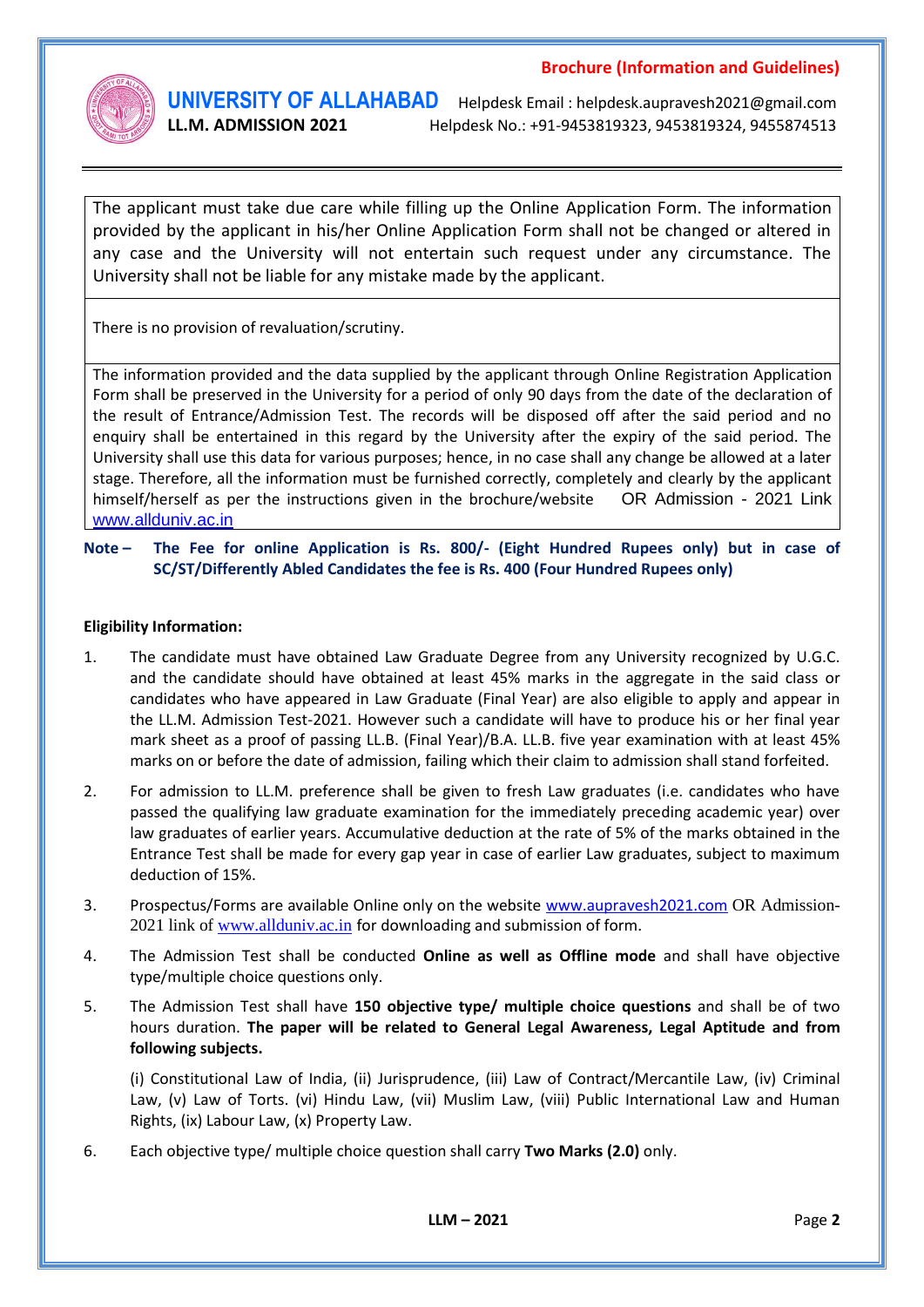

**UNIVERSITY OF ALLAHABAD** Helpdesk Email : helpdesk.aupravesh2021@gmail.com **LL.M. ADMISSION 2021** Helpdesk No.: +91-9453819323, 9453819324, 9455874513

- 7. The Admission shall be done in accordance with the uniform policy for P.G. Admissions-2021 prevailing at the time of the admission.
- 8. The amount paid by the candidate to the University as the Registration/Test-fee will not be refunded or carried over under any circumstance.
- 9. The candidate shall fill all the required entries (including his signature) on the form otherwise the form shall be considered as incomplete and be liable to the rejected even after being received and processed by the University of Allahabad.
- 10. The Candidate must also mention his sub category in all cases i.e. for UR, EWS, OBC, SC and ST.
- 11. The candidate shall be responsible for the veracity of all the entries in the Registration Form.
- 12. Once a Form has duly been submitted to the University, the candidate shall not be entitled or permitted to make any addition, deletion or alteration in respect of any entry therein and the Form shall not be permitted to be transferred / used for any course other than LL.M.
- 13. Carrying any other material, except Admit-card and black/blue ballpoint pen, in the Examination hall shall be treated as unfair means.
- 14. As per the Admission committee resolution dated 25/02/2020 which is duly approved by the academic council by resolution no. 18/39 dated 27.02.2020, The EWS shall be implemented across the board with 25% enhancement in seats over and above the sanctioned strength for each course of study from academic session 2021-22. Therefore, the number of seats in the Course is 78 for Faculty of Law, University of Allahabad, 75 Seats for CMP Degree College and 38 seats for Allahabad Degree College respectively.

#### **RESERVATION AND SPECIAL CONSIDERATION / QUOTA:**

- **A.** In accordance with provision of Section 9 of the University of Allahabad Act, 2005 (Act No. 26 of 2005) seats shall be reserved for Scheduled Caste (SC), Scheduled Tribe (ST) and Other Backward Classes (OBC) category candidates in all subjects / course for which the Admission Test has been held, as given here under:
	- (i) 15% of the total seats in each subject / course shall be reserved for candidates belonging to Scheduled Caste (SC) category;
	- (ii) 7.5% of the total seats in each subject / course shall be reserved for candidates belonging to Scheduled Tribe (ST) category; and
	- (iii) 27% of the total seats in each subject / course shall be reserved for candidates belonging to Other Backward Caste (OBC) category.
	- (iv) In case the seats reserved for Scheduled Tribe (ST) category candidates remain vacant on account of non-availability of candidates the same shall be filled by the candidates of Scheduled Caste (SC) candidates.
	- (v) 10% of the total seats shall be reserved for candidate belonging to EWS category. Reservation to EWS candidates shall be given by the University as per Govt. of India guidelines, the regulation/norms issued by the UGC and subject to any decision of the Hon'ble Supreme Court of India or Hon'ble High Court of Allahabad, if any.

#### **Note: These rules are indicative and UGC Regulation on Reservation and directives of Ministry of Education as on the date of declaration of Results shall be followed.**

**LLM – 2021** Page **3**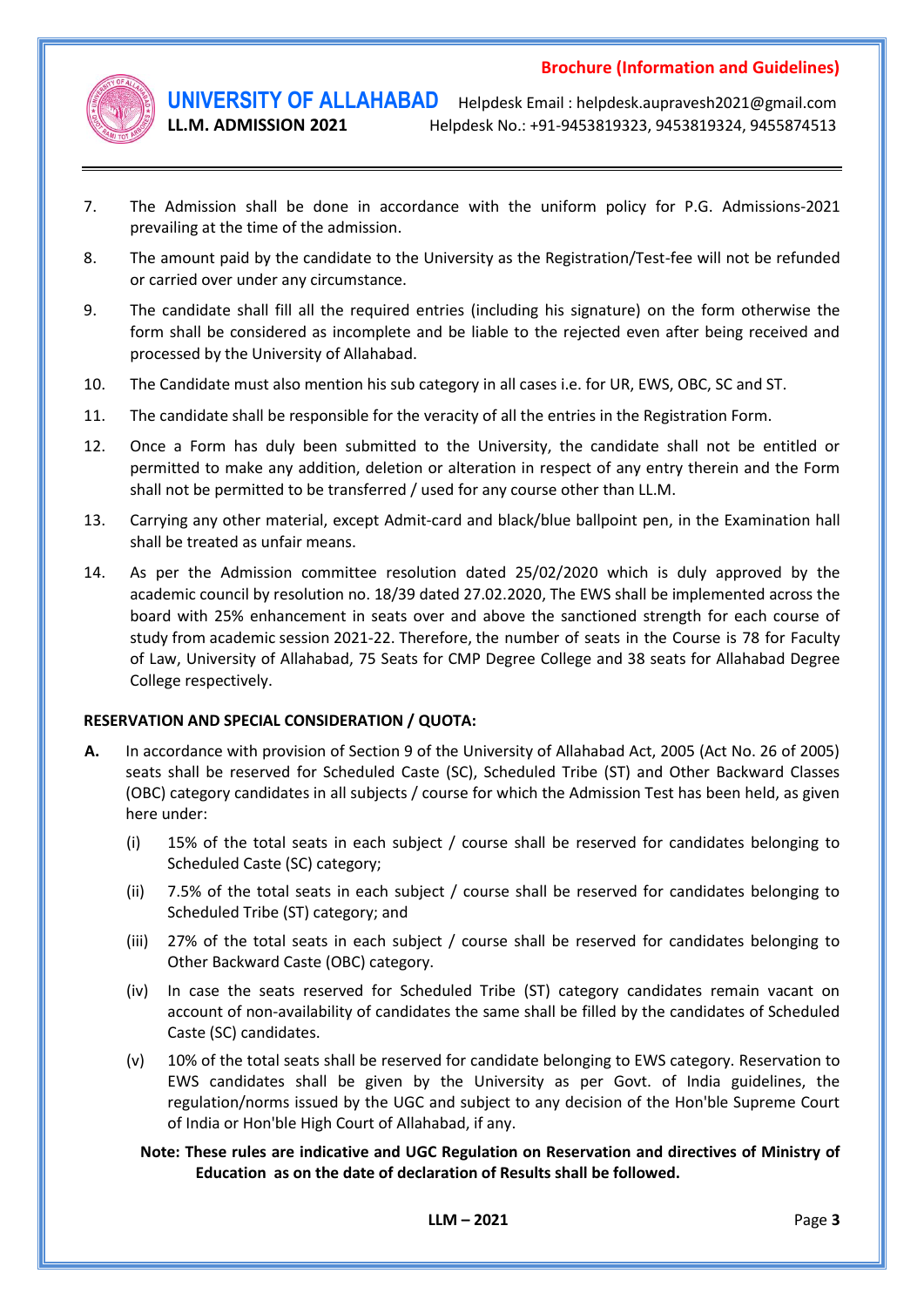

**UNIVERSITY OF ALLAHABAD** Helpdesk Email : helpdesk.aupravesh2021@gmail.com **LL.M. ADMISSION 2021** Helpdesk No.: +91-9453819323, 9453819324, 9455874513

#### **B. Kashmiri Migrants:**

Weightage as per Government of India guidelines shall be given to Kashmiri Migrants. In order to avail this weightage, the candidates shall have to present a certificate to this effect from an officer of the Ministry of Education not below the rank of Joint Secretary or equivalent.

#### **C. NCC Weightage:**

A weightage of 5% shall be added to the score obtained by the candidate holding NCC 'C' certificate in the Admission Test / Entrance Test.

#### **D. Foreign Nationals/NRI:**

Foreign Nationals shall be required to apply through International Students Advisor in accordance with the procedure laid down by the University of Allahabad. The candidate in this case shall not be required to appear in the Admission Test / Entrance Test, but shall be considered for admission on the recommendation of a committee constituted for the purpose, which shall examine the academic credentials and certificates of the candidate before making any recommendation.

#### **E. Sports Quota:**

Under Sports-Quota, at the graduate level only those candidates can be considered for admission who are eligible to participate in Inter-University Tournaments as per Association of Indian Universities (AIU), New Delhi rules and have participated at State and National Championships organized under School Games Federation of India and Junior Level (under 19 years of age) District, Region, State and National Championships organized by various District/State Associations and Federations. The candidates will be selected in order of merit subject to availability of seats.

- (i) The Advisory Committee, Sports Board, University of Allahabad reserves the right to conduct the field trials and verification of documents of any candidate to determine genuineness of the documents.
- (ii) The candidate shall be required to produce all the original game / sports certificate in support of his her claim at the time of admission / interview. The University reserves the right to verify the documents (games / sports certificates etc.) and if found fake, suitable action shall be taken against the candidate.
- (iii) 2% of the total seats in each subject/ course shall be allotted under Sports Quota.
- (iv) Admission under separate quota will strictly be on the basis of merit list provided by the advisory committee, Sports Board.

#### **F. Person with Disability (Divyang):**

- (i) As per section 32(1) of the Rights of Persons with Disabilities Act, 2016, all Government institutions of higher education and other higher education institutions receiving aid from the Government shall reserve not less than **five( 05) per cent** seats for person with benchmark disabilities. Therefore 5% of total seats for this course will be available for person with disability who can pursue this course without any difficulty.
- (ii) A candidate who has a certified disability of not less than 40 % in any limb or in orthopaedic structure which, in the opinion of the Medical Board (constituted by the University of Allahabad), amounts to an overall physical handicap of not more than 70% or is a certified Visually impaired or a Hearing impaired, may be admitted to the concerned course / subject, irrespective of his position in the order of merit of the total aggregate score, on the recommendation of the Medical Board.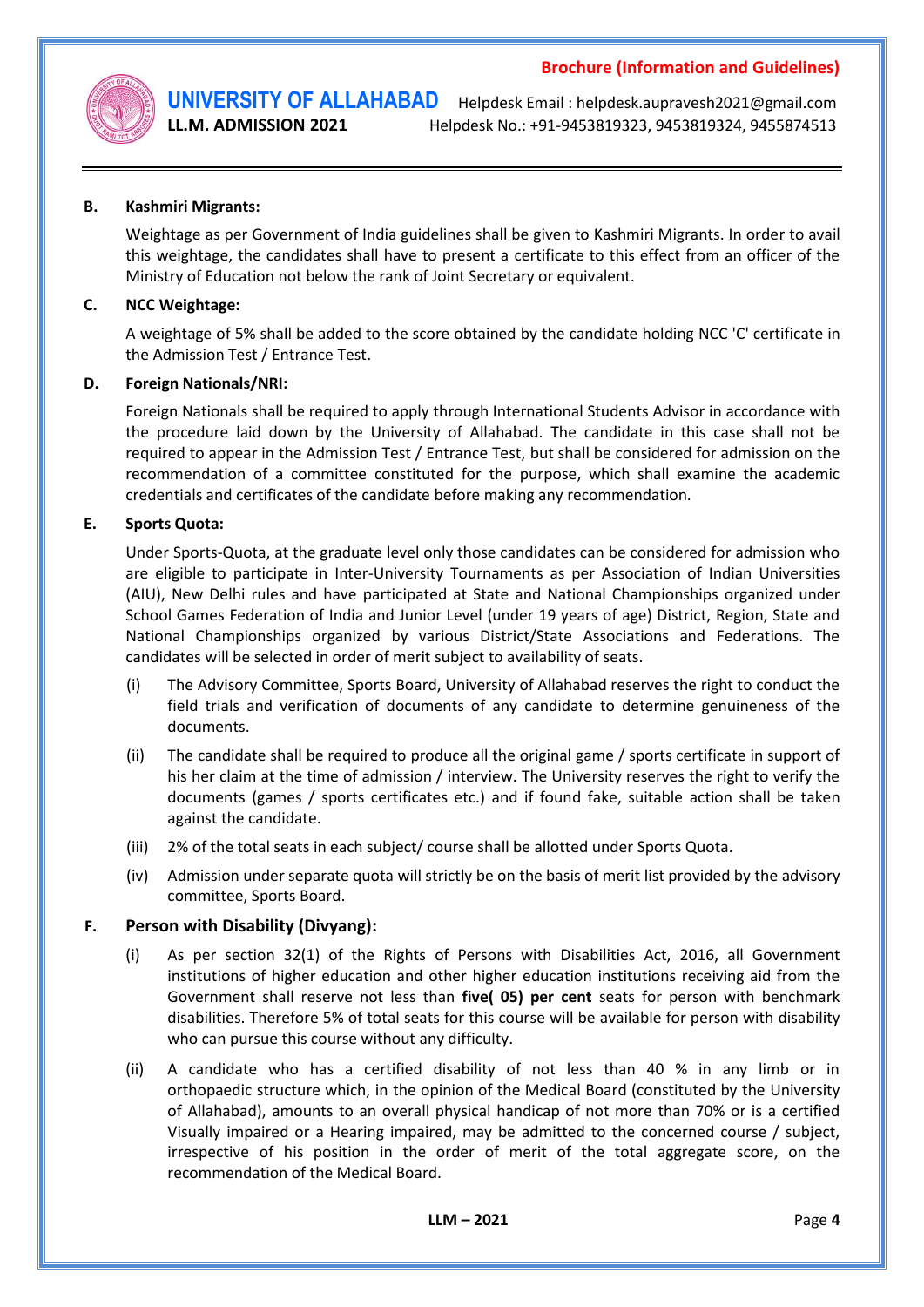

**UNIVERSITY OF ALLAHABAD** Helpdesk Email : helpdesk.aupravesh2021@gmail.com **LL.M. ADMISSION 2021** Helpdesk No.: +91-9453819323, 9453819324, 9455874513

- (iii) Seats under this quota shall be filled in order of preference given below. One percent each shall be reserved for person with benchmark disability under clause (a), (b) and (c), and one percent with benchmark disability under clauses (d) and (e) namely.
	- a. Blindness and low vision.
	- b. Deaf and hard of hearing.
	- c. Locomotor disability including cerebral palsy, leprosy cured, dwarfism, acid attack victims and muscular dystrophy.
	- d. Autism, intellectual disability, specific learning disability and mental illness.
	- e. Multiple disabilities from amongst person from clauses (a) to (d).
- (iv) The privilege shall not be given except claimed by the candidate at the time of application. At the time of admission the candidate shall be required to produce a certificate issued by the Chief Medical Officer of the appropriate District or by the Viklang Kendra, Allahabad, which testifies to his disability and bears an attested photograph indicating his / her disability clearly.
- (v) All candidates entitled to be admitted under the above quota to a course shall be adjusted against their respective social category.

#### **G. Teacher/Employee Ward Quota:**

After the completion of admission on the sanctioned seats in each course of study, the wife, husband, sons and daughters of regularly appointed serving and retired teachers / employee of the University, the University Institutes, the constituents Colleges and constituents Institutes, who produce relevant certificate duly signed by the Registrar in case of University, the Director in case of University Institutes, the Principal in the case of constituent Colleges and the Director in case of constituent Institutes shall be admitted, on the basis of their relative scores against 5% supernumerary seats (with a minimum of one seat) in each course of study, only in the unit/sub-unit in which such Teachers/Employees are serving or where from they have superannuated.

Provided that if in case seats remain vacant in a course in the unit/subunit, these will be filled by the wards of the employees of other units/subunits and words of contractual and daily wage employees of the University, University Institutes, the Centers thereof and the independent Centers.

**Note-**Teacher/Employee Ward benefit will be granted only when the candidate has made such a claim in the Application Form and presents the required documents and certificates at the time of admission. The order of merit for admission shall be determined on the basis of computed marks of the candidate.

#### **Documents to be presented at the Time of Admission**

(Without these documents applicant's claim will not be entertained):

- (a) High School or equivalent examination mark-sheet and certificate in original along with a photocopy thereof.
- (b) Intermediate or equivalent examination mark-sheet and Certificate in original along with a photocopy thereof.
- (c) Graduation or equivalent examination mark-sheet and Certificate in original along with a photocopy thereof **(for admission to Post Graduate Courses).**
- (c) Original Transfer Certificate/Migration Certificate for regular candidates at the Qualifying Examination/affidavit duly attested by a Notary/Public Commissioner for private candidates at the Qualifying Examination.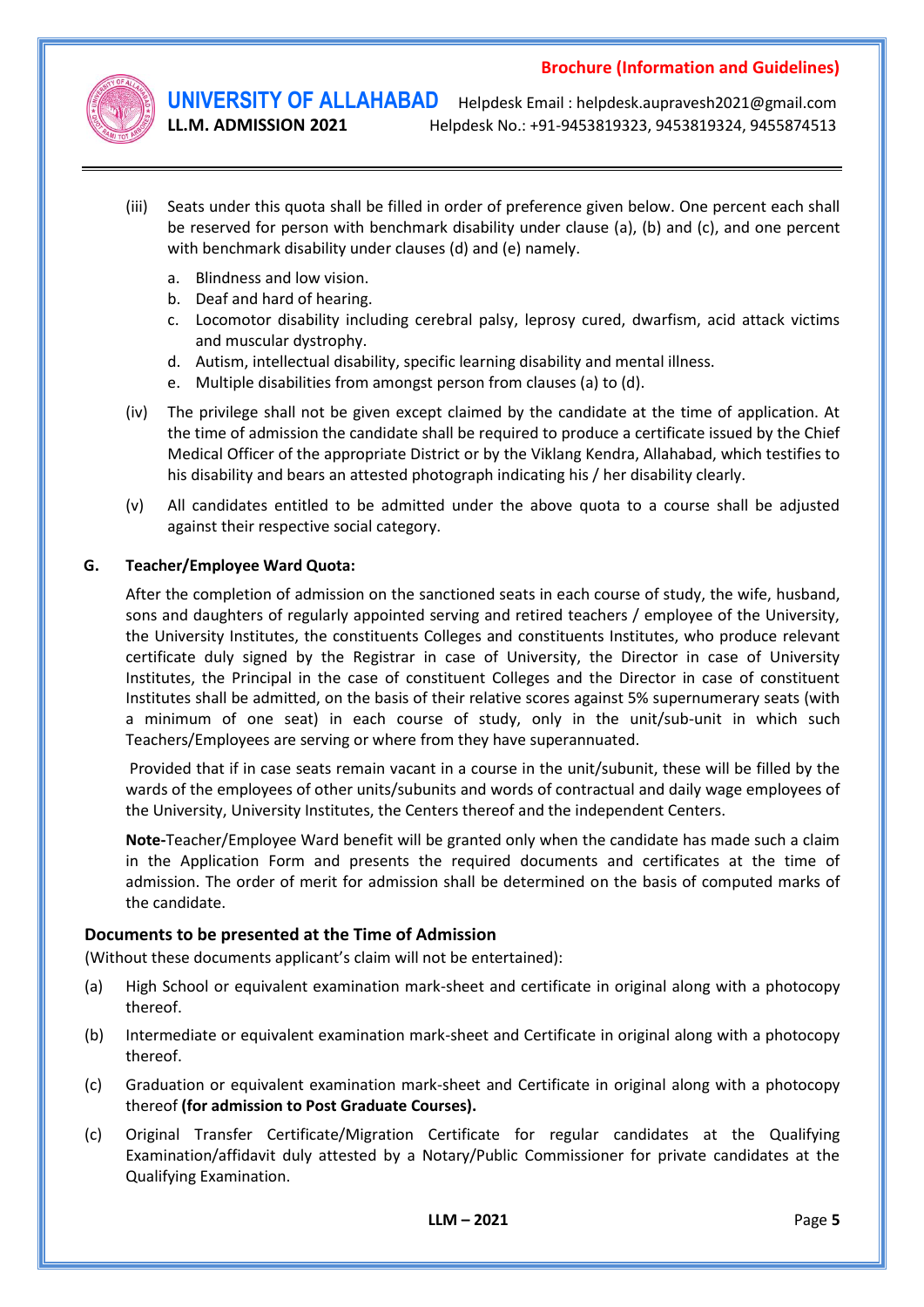

**UNIVERSITY OF ALLAHABAD** Helpdesk Email : helpdesk.aupravesh2021@gmail.com **LL.M. ADMISSION 2021** Helpdesk No.: +91-9453819323, 9453819324, 9455874513

- (d) Test Admit Card issued by the University.
- (e) Additional documents to be produced by the candidates claiming weightage/premium/special Consideration:
	- i. For SC/ST, EWS and OBC (Non-creamy layer) category candidates: Recent Caste /Category certificate in original and a photocopy thereof on Central Government format.
	- ii. For Kashmiri Migrants: Original and a photocopy of the certificate issued by competent authority for Kashmiri Migrants.
	- iii. For NCC candidates: Original and a photocopy of the NCC 'B' (for U.G.) / 'C' certificate (for P.G.).
	- iv. For Sports quota candidates: Original and photocopy of the certificate in support of outstanding contribution in sports at National Level and State Level. For this the candidate will be interviewed by the Board organized by the Advisory Committee, Sports Board, University of Allahabad at the time and place announced by it.
	- v. For the applicants of Divyang Quota: Original and a photocopy of the certificate of Physical Disability issued by the Chief Medical officer of a District Hospital or by the Viklang-Kendra, Prayagraj and to appear before a Board of Doctors to assess the intensity of disability/challenge on a date and place given by the Dean Students' Welfare. Admission will be on the basis of list recommended by the Medical Board/Assessment Committee of the University of Allahabad.
- (g) Income certificate of the parent/guardian, issued by the competent authority/ officer in case if Annual / Family Income have a consideration for any claim of the candidate

#### **How to Apply Online:**

- i. The address of the website is **[www.aupravesh2021.com](http://www.allduniv.ac.in/) or** click on the Admission-2021 link of www.allduniv.ac.in.
- ii. After opening the website the name of the Entrance Examination, its online starting date for filling up the form, its date of closing will be displayed. The candidate has to opt the class in which he/she wishes to appear in the Entrance Examination.
- iii. Upon opening the website, buttons will be displayed for downloading the Brochure, and opening the Online Application Form, for Printing Application form and for printing Admit Card. The candidates are advised to read the instructions and click the button to agree and accept the conditions/instructions. Option for printing Admit Card shall be available only from the date given in the schedule for Admission Test.
- iv. The candidate is advised to read the downloaded Brochure before filling up the Application Form. After reading the Brochure carefully the candidate is advised to click the "Apply Online" button. Upon clicking the "Apply Online" button the application form will be displayed on the screen. The candidate is required to fill up the form correctly and as per instructions mentioned in the Brochure. The fields/columns marked with red asterisk are mandatory to be filled.
- v. The scanned copy of photograph and signature as per the specifications mentioned above shall be uploaded at the requisite place in the Application form which is mandatory.
- vi. After filling up the Application Form the candidate can view his filled up application form with the use of preview application form button.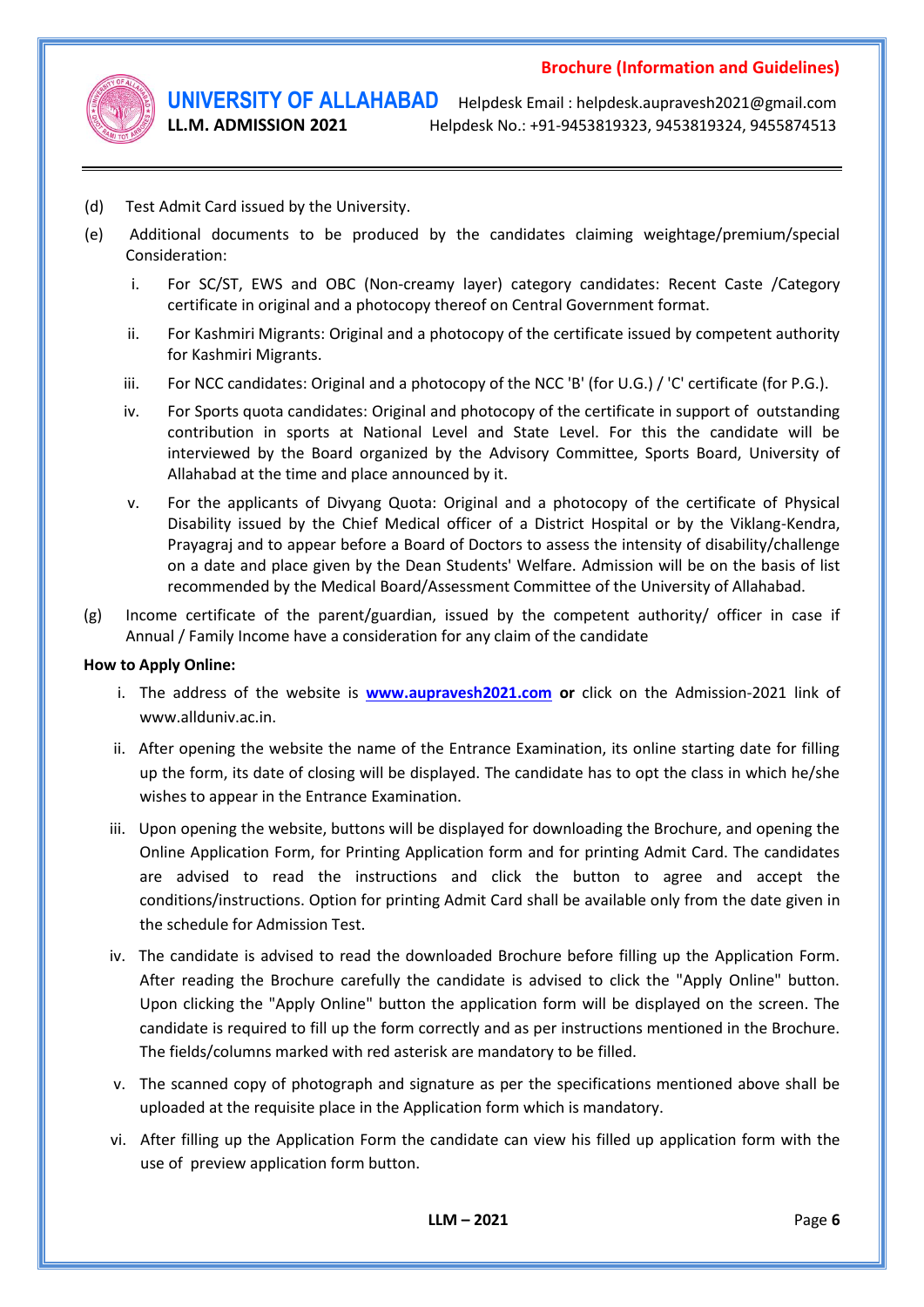

**UNIVERSITY OF ALLAHABAD** Helpdesk Email : helpdesk.aupravesh2021@gmail.com **LL.M. ADMISSION 2021** Helpdesk No.: +91-9453819323, 9453819324, 9455874513

vii. After ensuring that all the entries have been filled up by the candidate correctly. The candidate can submit the form online by entering the correct image code displayed on the screen.

#### **Online Payment:**

- **a. The details of payment mode will be displayed then click PAY ONLINE.**
- **b.** On clicking PAY ONLINE button the applicant will be connected to **gateway for payment.**
- **c. Then select payment option (Credit Card, Debit Card or Net Banking).**
- **d. Then fill the details as required and then submit the application form & get a printout of application form.**
- viii. For printing the Admit Card the candidate shall be required to fill in the Application ID and Date of Birth.

For the convenience of the online application Help Desk has been setup for the Online Form submission and the phone numbers are +91-9453819323, 9453819324 and 9455874513

- ix. **The University may cancel the candidature of such applicants who furnish incomplete, wrong or deliberate misinformation; or concealment of facts in Online Registration Form.**
- x. The information provided and the data supplied by the applicant through Registration Form shall be preserved in the University for a period of only six months from the date of the declaration of the result of Entrance/Admission Test. The records will be disposed of after the said period and no enquiry shall be entertained in this regard by the University after the expiry of the said period. The University shall use this data for various purposes; hence, in no case shall any change be allowed at a later stage. Therefore, all the information must be furnished correctly, completely and clearly by the applicant himself/herself as per the instructions given in the brochure/website **[www.aupravesh2021.com](http://www.allduniv.ac.in/)**
- xi. The Evaluated OMR Answer Sheets/Online Answer Booklets will be preserved only for a period of six months after the declaration of results of Entrance/Admission Test. The records will be disposed off after the said period and no enquiry shall be entertained in this regard by the University after the expiry of the said period.

**Admit Card** : Admit Card for all the valid applications received by the University will be processed and enabled on the website. The Candidates can download their admit card from the website after entering their Application ID and Date of Birth. All Admit Cards will be uploaded for all the valid applications. University will not be sending any admit card by post or distribute them from the counters.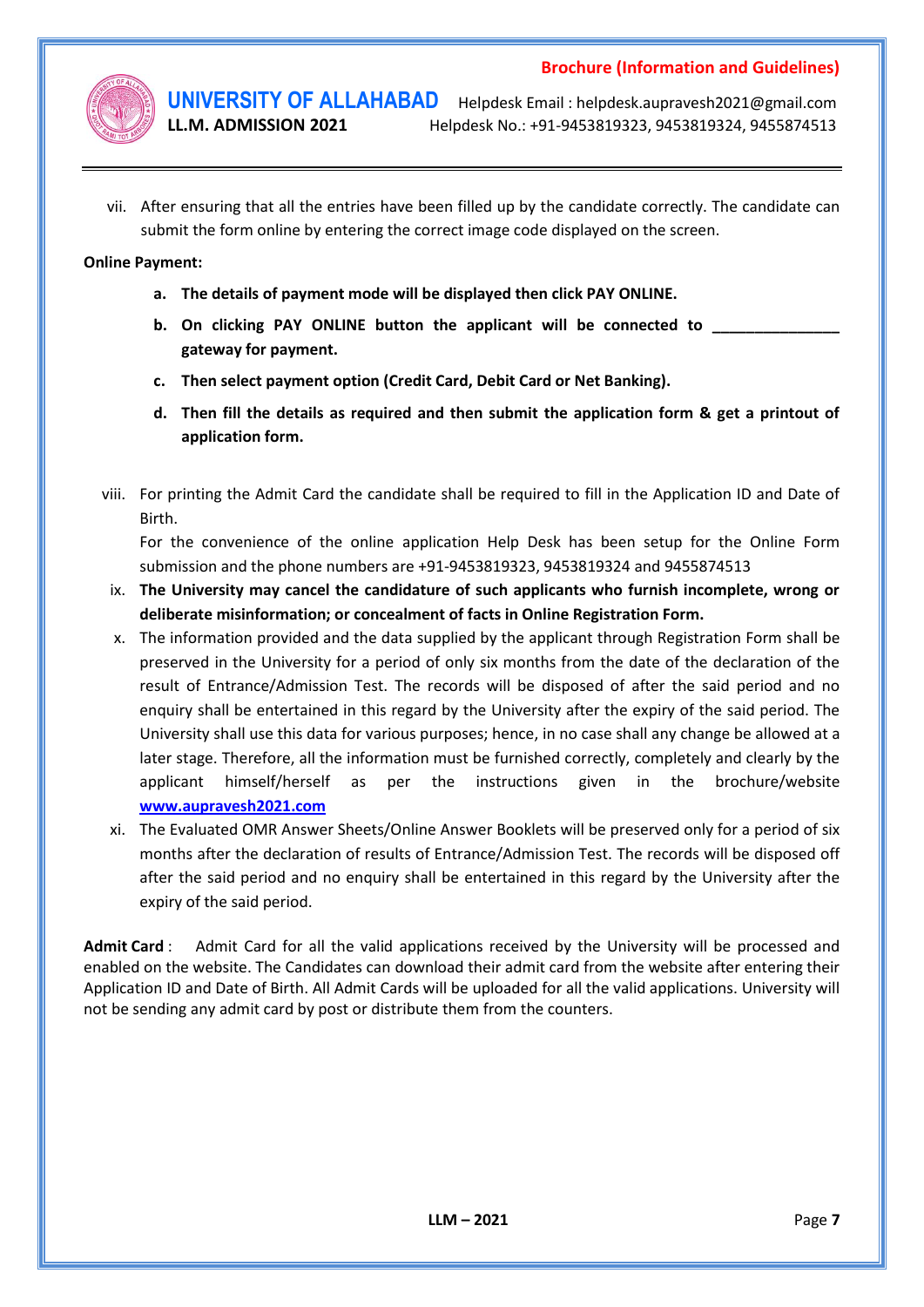

**UNIVERSITY OF ALLAHABAD** Helpdesk Email : helpdesk.aupravesh2021@gmail.com **LL.M. ADMISSION 2021** Helpdesk No.: +91-9453819323, 9453819324, 9455874513

# **IMPORTANT INSTRUCTIONS**

- 1. The LLM Course shall be of two years duration which shall be divided into Four Semesters. It shall be based on CBC System prevalent in the University.
- 2. At the time of the admission the candidates must possess a pass degree of the undergraduate law course.
- 3. At the time of admission the candidate must deposit his Migration Certificate / Transfer Certificate at the counter after filling up the prescribed form.
- 4. A candidate must get himself enrolled in the university and department after admission to course so that his name may be mentioned in the class register.
- 5. After admission the candidates must get an I-card prepared immediately.
- 6. After passing the II<sup>nd</sup> Semester and/ or IV<sup>th</sup> Semester the student shall deposit the requisite fee within 15 days of the declaration of result in the University. After deposition the fee he must get his I-card prepared for the next session in Proctor Office.
- 7. He shall also be required to report in the Department and get his name registered in the class register along with a copy of fee receipt and mark sheet; otherwise his name shall not be forwarded to Controller of Examinations.
- 8. Student shall be required to attend the classes regularly as per the classes allotted to them in the time table.
- 9. No student shall be allowed to appear in the exam if they fail to attend 75% of the classes as per Bar Council and UGC Rules.

 $\overline{\phantom{a}}$ 

**For the convenience of applicants applying online, a Help Desk, offering following phone number and email ID, has been setup by University of Allahabad**

> **Helpdesk No.: +91-9453819323, 9453819324, 9455874513 Helpdesk email ID: helpdesk.aupravesh2021@gmail.com**

**Note: Call centre timing – 10:00 AM to 07:00 PM (All Days)**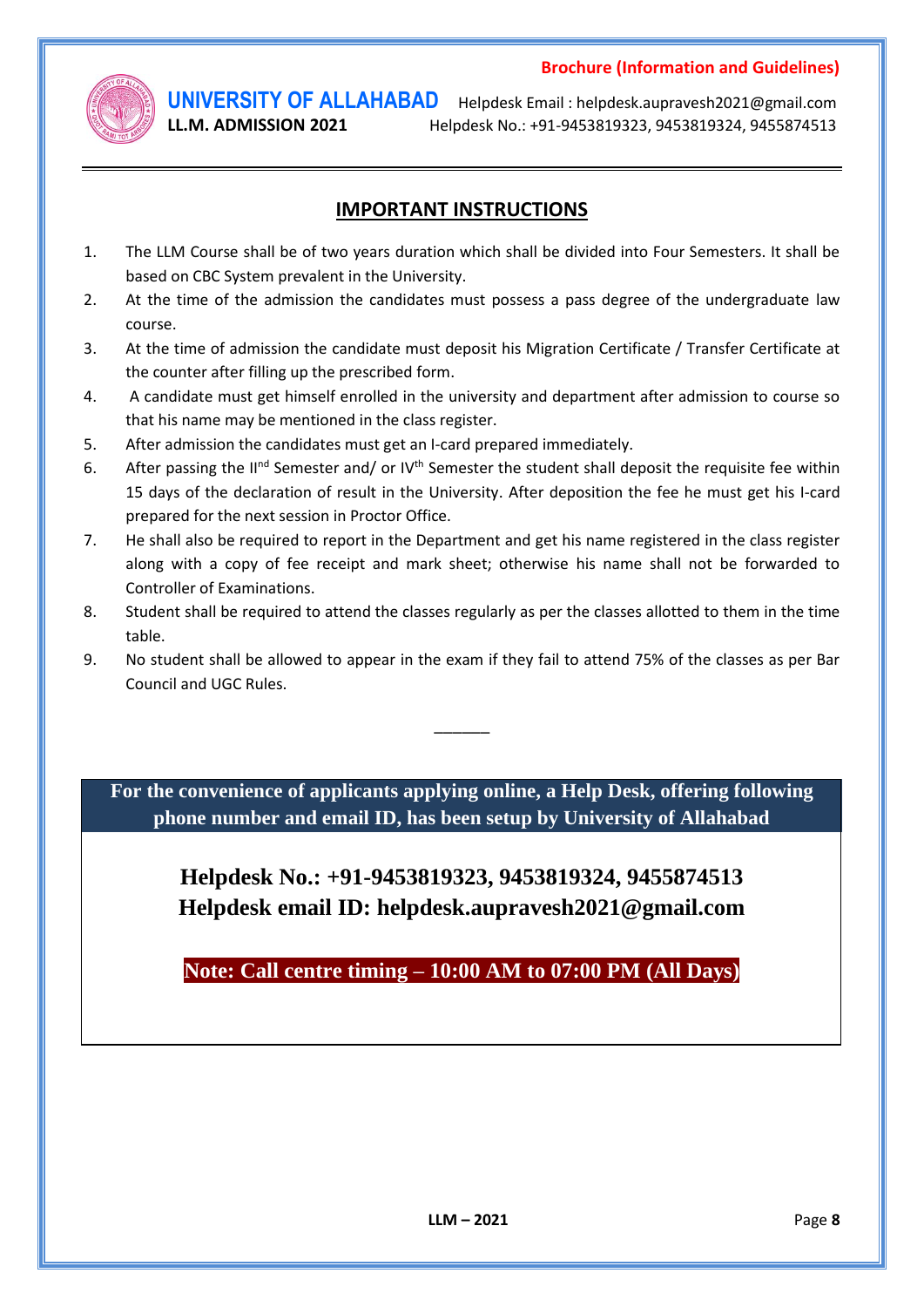

LL.M. ADMISSION 2021

**UNIVERSITY OF ALLAHABAD** Helpdesk Email : helpdesk.aupravesh2021@gmail.com Helpdesk No.: +91-9453819323, 9453819324, 9455874513

# इलाहाबाद विश्वविद्यालय

# विधि संकाय एलएल0एम0 प्रवेश परीक्षा - 2021 प्रवेश सत्र 2021 - 22

विस्तृत जानकारी के लिए वेबसाइट www.aupravesh2021.com या विश्वविद्यालय की वेबसाइट www.allduniv.ac.in देखें।

# महत्त्वपूर्ण निर्देश

- 1. अभ्यर्थी प्रवेश फार्म भरते (ऑन लाइन) समय यह अवश्य सुनिश्चित कर लें कि उनके द्वारा उपलब्ध करायी गई समस्त सचनायें सही हैं और उनकी प्रविष्टियाँ फार्म में सही हैं। सच्य हो कि अभ्यर्थी द्वारा उपलब्ध करायी गई सूचनायें एवं भरी गई प्रविष्टियों को किसी भी दशा में परिवर्तित नहीं किया जायेगा और विश्वविद्यालय न तो इस सन्दर्भ में उत्तरदायी होगा और न ही इस सम्बन्ध में किसी भी प्रकार का आवेदन / निवेदन स्वीकार करेगा।
- 2. यदि किसी (केन्द्र / सेन्टर) पर परीक्षार्थियों की संख्या 100 से कम है तो इस दशा में परीक्षार्थी का दसरा निकटतम केन्द्र / सेन्टर आवंटित कर दिया जायेगा।
- 3. उत्तर पत्रकों / पुस्तिकाओं के पुनरीक्षण की कोई व्यवस्था नहीं है।
- 4. विवरणिका के हिन्दी और अंग्रजी संस्करण में दिये गये नियमों मे यदि कोई विरोधाभास होगा तो अंग्रेजी संस्करण में दिये गये नियम ही मान्य होंगे।
- 5. केवल उन्हीं RTI याचिकाओं को स्वीकार किया जायेगा जो अन्तिम परिणाम प्रकाशित होने के 60 दिन के अन्दर प्राप्त होंगी।
- 6. प्रत्येक अभ्यर्थी को अपनी श्रेणी, अनारक्षित, अनुसूचित जाति, अनुसूचित जनजाति, अन्य पिछड़ा वर्ग, आर्थिक पिछड़ा वर्ग के साथ अपनी उप-श्रेणी (Sub-category) भी लिखना है।
- 7. वर्तमान सत्र 2020–21 में अर्ह परीक्षा देने वाले विद्यार्थियों को लाभ पहुँचाने हेतु प्रत्येक वर्ष के गैप पर परीक्षा में प्राप्त अंकों से 5% कटौती की जायेगी। अधिकतम कटौती 15% होगी।
- 8. प्रत्येक अभ्यर्थी को अपने खिलाफ हुये सभी अनुशासन सम्बन्धी कार्यवाही तथा पुलिस द्वारा की गयी कार्यवाही को स्पष्ट करना होगा।
- 9. प्रत्येक अभ्यर्थी प्रवेश भवन में परीक्षाफल घोषित होने के एक माह के अन्दर रु. 100 / के टोकन शुल्क देकर अपनी उत्तर–पुस्तिका का निरीक्षण कर सकता है।
- 10. परीक्षा केन्द्र : प्रवेश परीक्षा प्रयागराज शहर के विभिन्न केन्द्रों एवं कानपुर, लखनऊ, गोरखपुर, वाराणसी, आजमगढ़, बरेली, पटना, भोपाल, दिल्ली, कोलकाता, बैंगलुरू, गुवाहाटी, जयपुर, हैदराबाद एवं तिरुअनन्तपुरम शहरों में सम्पन्न होगी।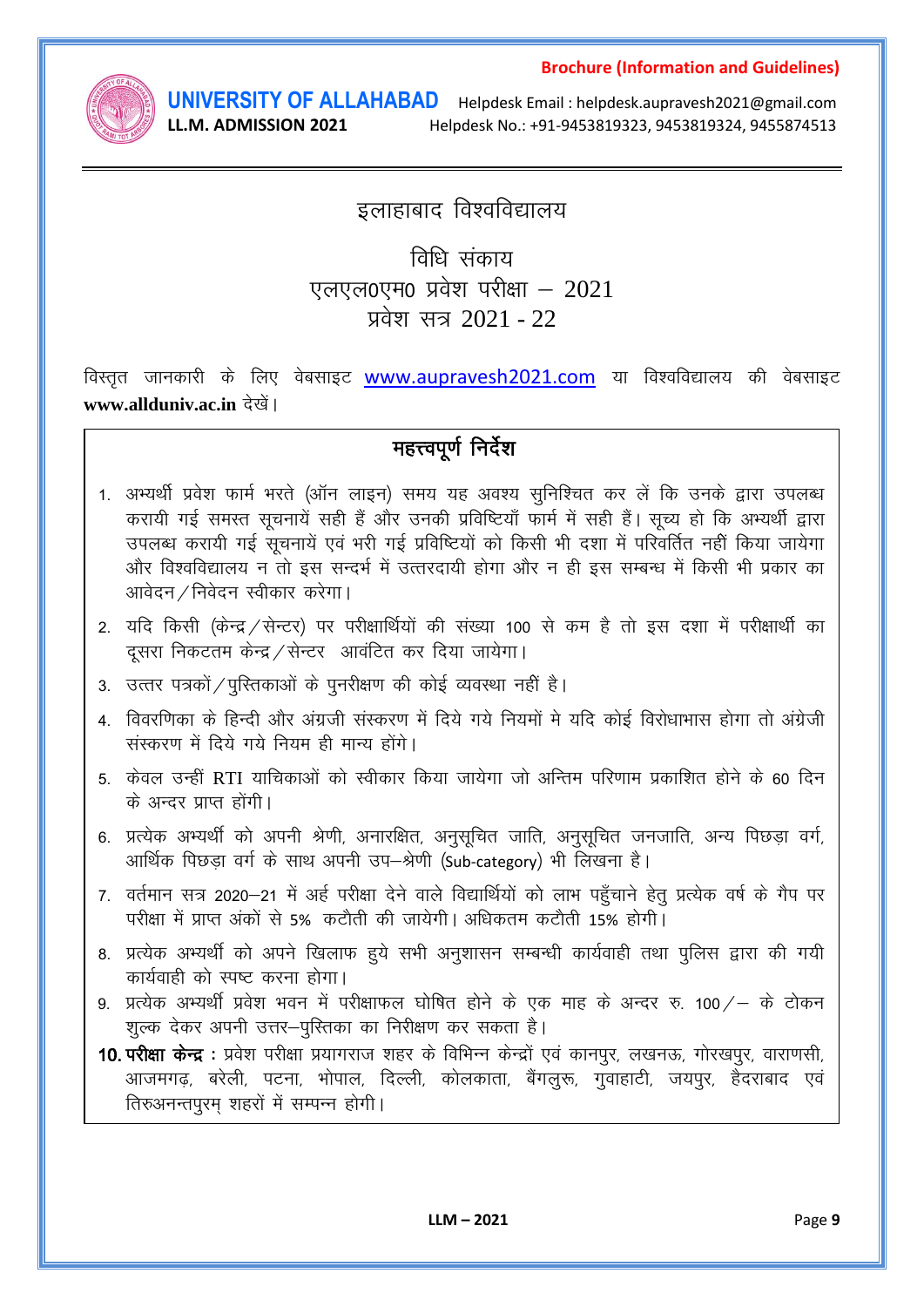

LL.M. ADMISSION 2021

**UNIVERSITY OF ALLAHABAD** Helpdesk Email : helpdesk.aupravesh2021@gmail.com Helpdesk No.: +91-9453819323, 9453819324, 9455874513

# महत्त्वपूर्ण तिथियाँ

| ऑनलाइन पंजीकरण एवं प्रवेश आवेदन पत्र का प्रारम्भ | 11/09/2021                            |
|--------------------------------------------------|---------------------------------------|
| ऑनलाइन पंजीकरण की अन्तिम तिथि                    | 03/10/2021                            |
| ऑनलाइन आवेदन पत्र जमा करने की अन्तिम तिथि        | 03/10/2021                            |
| ऑनलाइन प्रवेश पत्र प्राप्त करने की तिथि          | <b>ONE WEEK BEFORE ADMISSION TEST</b> |
| प्रवेष परीक्षा की तिथि                           | <b>WILL BE ANNOUNCED LATER</b>        |

आवेदन करने से पूव प्रवेशार्थी को विवरणिका को ध्यानपूर्वक अध्ययन करने की हेतु वेबसाइट www.aupravesh2021.com या विश्वविद्यालय की वेबसाइट www.allduniv.ac.in के निरीक्षण की सलाह दी जाती है। जिसमें इस संबंधन में सभी पर्व अपेक्षाएं और मागदर्शन समाहित हैं।

प्रवेशार्थी को प्रवेश पत्रक आनलाइन सावधानी से भरना है। आनलाइन पत्रक जमा करने के पश्चात उसमें किसी भी प्रकार के परिवर्तन करना संभव नहीं होगा। विश्वविद्यालय इसके लिए उत्तरदायी नहीं होगा।

प्रवेश परीक्षा की उत्तर पुस्तिकाओं की समीक्षा (स्क्रूटनी) या पुनर्मूल्यांकन (रीवैल्यूएशन) की अनुमति नहीं दी जायेगी।

प्रवेशार्थी आनलाइन पंजीकरण पत्र में प्रविष्टि जानकारी प्रवेश परीक्षाफल के घोषणा करने के 90 दिवस तक की सुरक्षित रखा जाएगा। उसके उपरान्त उसे विनियमित कर दिया जाएगा उससे संबन्धित किसी भी जानकारी नहीं दी जा सकेगी। विश्वविद्यालय इस जानकारी का उपयोग कई उद्देश्यों हेतु करेगा। इसमें परिवर्तन संभव नहीं होगा। अतः सम्पूण प्रविष्टियों को सही एवं पर्णतः सावधानी से वेबसाइट www.aupravesh2021.com या विश्वविद्यालय की वेबसाइट www.allduniv.ac.in पर दिये गये निर्देश के अनुसार प्रविष्ट करें।

**नोट :–** आनलाइन आवेदन शुल्क रु. 800 / – (रुपये आठ सौ मात्र) किन्तु अन्.जाति /अनुसूचित जनजाति / दिव्यांग अभ्यर्थियों हेतु रु. 400 / - (रुपये चार सौ मात्र) है।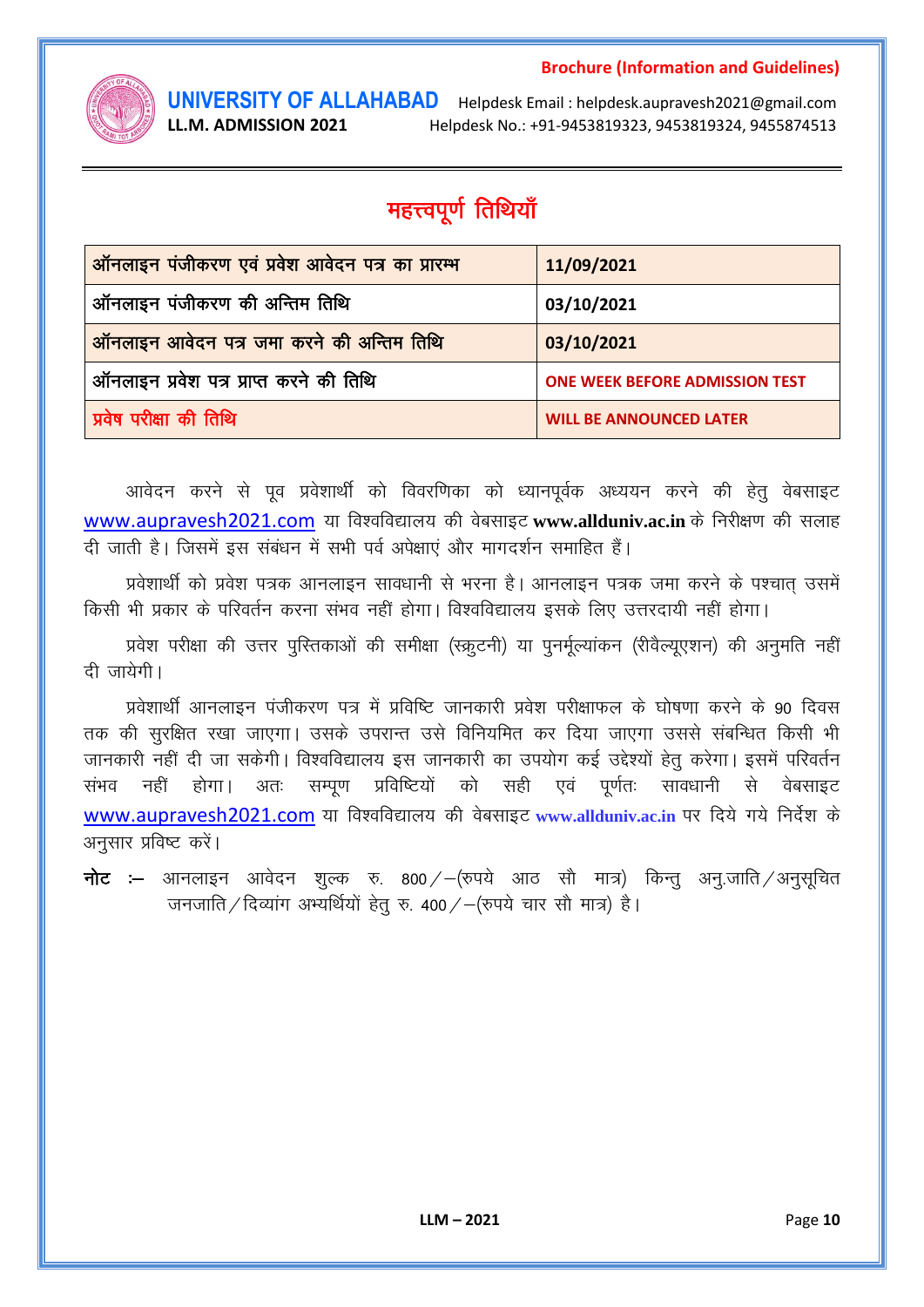

LL.M. ADMISSION 2021

**UNIVERSITY OF ALLAHABAD** Helpdesk Email : helpdesk.aupravesh2021@gmail.com Helpdesk No.: +91-9453819323, 9453819324, 9455874513

# अर्हता

- एलएल.एम. में प्रवेश परीक्षा 2021 हेतू यू.जी.सी. द्वारा मान्यता प्राप्त विश्वविद्यालय से विधि में स्नातक  $1.$ ........<br>अभ्यथी जिसने न्यूनतम अंक 45 प्रतिशत प्राप्त किया है, अर्ह होंगे। अर्हकारी परीक्षा (विधि त्रिवर्षीय या पंचवर्षीय) के अन्तिम वर्ष के छात्र जिनका परीक्षा का परीक्षाफल प्रतीक्षित है, वे भी प्रवेश हेतु आवेदन कर सकते हैं तथा प्रवेश परीक्षा में सम्मिलित हो सकते हैं। किन्तु अभ्यर्थी को उक्त अर्हकारी पर्रोक्षा को प्रवेश तिथि तक या उसके पूर्व 45 प्रतिशत अंकों के साथ उत्तीर्ण करना होगा। अनुतीर्ण होने पर उनका अभ्यर्थन निरस्त माना जाएगा तथा वे प्रवेश हेतु अनई माने जायेंगे।
- एलएल.एम. में प्रवेश हेतू विधि में नवस्नातक (अर्थात् जिन्होंने प्रवेश सत्र से तत्काल पूर्ववर्ती वर्ष की  $\overline{2}$ . ्<br>अर्हकारी परीक्षा उत्तीर्ण की है) को उससे पूर्व वर्षों के विधि स्नातक के प्रवेश परीक्षा प्राप्तांक से अर्हकारी परीक्षा उत्तीर्ण करने के वर्ष से व्यतीत प्रति सत्र हेतु प्राप्तांक से 5 प्रतिशत की दर से अपक्षय द्वारा 15 प्रतिशत की अधिकतम सीमा तक कटौती की जाएगी।
- आनलाइन प्रवेश परीक्षा हेतु प्रवेश पत्र वेबसाइट www.aupravesh2021.com या विश्वविद्याालय की  $\overline{3}$ . वेबसाइट www.allduniv.ac.in पर उपलब्ध होंगे।
- प्रवेश परीक्षा बहुविकल्पीय प्रकार के वस्तुनिष्ठ प्रश्नों की दिनांक ... ... 2021 को आनलाइन एवं  $\overline{4}$ . आफलाइन करायी जाएगी। अभ्यर्थी किसी एक माध्यम का चुनाव कर सकता है।
- प्रवेश परीक्षा कुल 150 बहुविकल्पीय प्रकार के वस्तुनिष्ठ प्रश्नों पर आधारित होगी। 5.

प्रश्न–पत्र में **सामान्य विधिक अभिज्ञान एवं विधिक अधिक्षमता तथा** निम्नलिखित विषयों से संबंधित प्रश्न होंगे –

- भारतीय सांविधानिक विधि
- विधि शास्त्र
- संविदा विधि / वाणिज्यिक विधि
- आपराधिक विधि
- अपकृत्य विधि
- हिन्दू विधि
- मस्लिम विधि
- अन्तर्राष्ट्रीय विधि एवं मानवाधिकार
- श्रम विधि
- सम्पत्ति विधि
- प्रत्येक बहुविकल्पीय प्रकार के वस्तुनिष्ठ प्रश्न 2 अंकों के होंगे। 6.
- विश्वविद्यालय के समस्त स्नातकोत्तर प्रवेशार्थियों / अभ्यर्थियों पर प्रभावी प्रवेश परीक्षा 2021 के प्रावधानों के  $7<sub>1</sub>$ अनुसार ही प्रवेश दिया जायेगा।
- प्रवेशार्थी द्वारा अदा की गयी प्रवेश परीक्षा / पंजीकरण शल्क की राशि को किसी भी परिस्थिति में 8. प्रत्यावर्तित (रिफन्ड) या अग्रगमन (केरी फार्वर्ड) नहीं किया जाएगा।
- प्रवेशार्थी आनलाइन प्रवेश आवेदन–पत्र सावधानीपूर्वक करें अन्यथा आवेदन पत्र अपूर्ण माने जायेंगे तथा 9. विश्वविद्यालय द्वारा उसे निरस्त किया जाएगा। प्रवेशार्थी को अपने हस्ताक्षर एवं फोटोग्राफ की स्कैन कापी अपलोड करना होगा।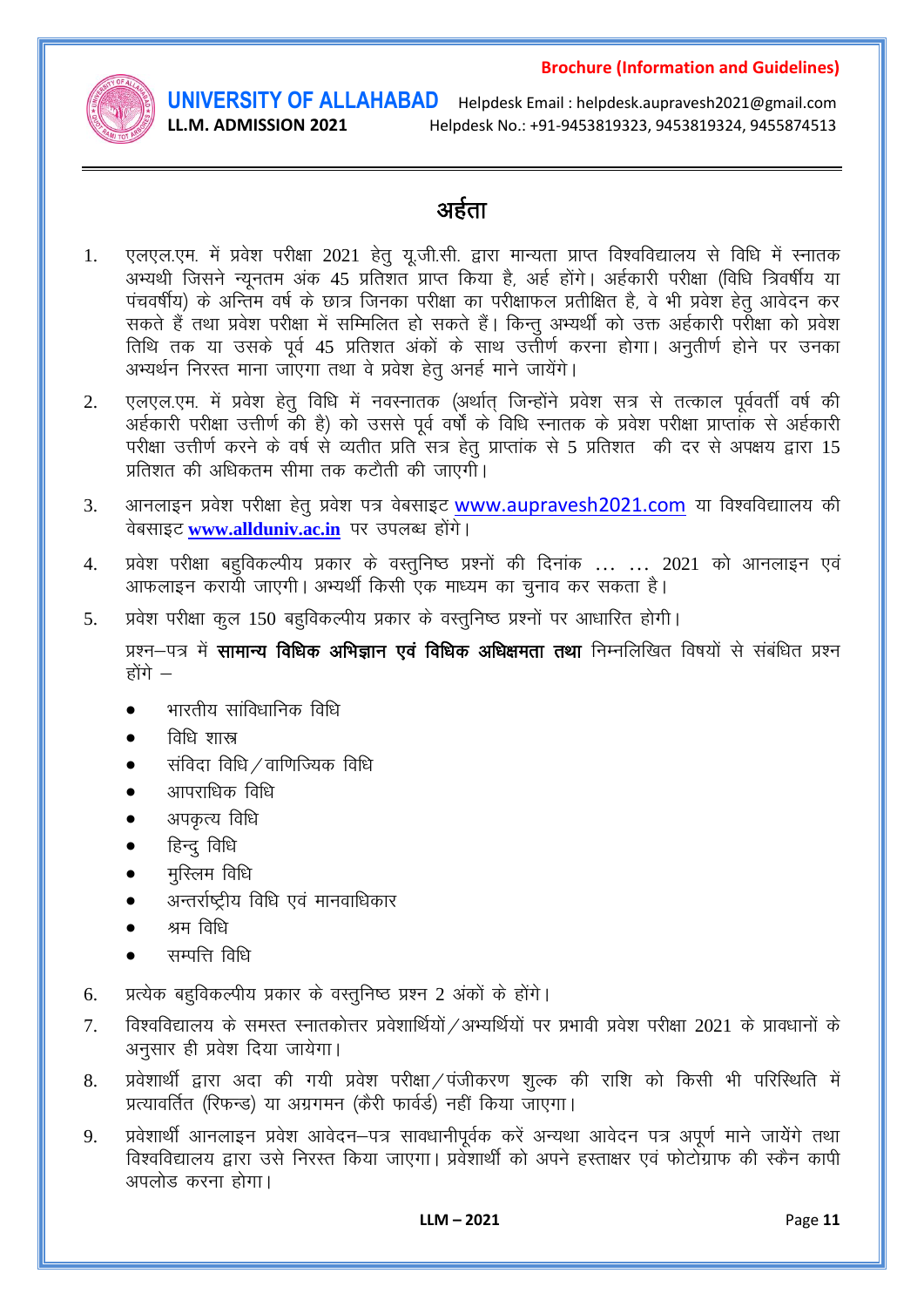

LL.M. ADMISSION 2021

**UNIVERSITY OF ALLAHABAD** Helpdesk Email : helpdesk.aupravesh2021@gmail.com Helpdesk No.: +91-9453819323, 9453819324, 9455874513

- 10. सभी श्रेणी अर्थात् अनारक्षित, आर्थिक कमजोर वर्ग, अन्य पिछड़ा वर्ग, अनुसूचित जाति, अनुसूचित जनजाति के अभ्यर्थी को उपश्रेणी इंगित करना अनिवार्य होगा।
- 11. पंजीकरण पत्र / आनलाइन प्रवेश आवेदक पत्रक से भरी गयी सभी प्रविष्टियों के लिए आवेदक स्वयं उत्तरदायी होगा।
- 12. आनलाइन पत्रक जमा करने के पश्चात उसमें किसी भी प्रकार का परिवर्तन करना सम्भव नहीं होगा। प्रवेशार्थी को यह अधिकारी या अनुमति नहीं होगी कि वह उसमें या उसके किसी भाग में नवीन, अतिरिक्त प्रविष्टि / पत्रजात का समावेश करे या किसी विद्यमान प्रविष्टि पत्रजात का निरसन / परिवर्तन करे तथा प्रपत्र को किसी एलएल.एम. से भिन्न पाठ्यक्रम हेतू प्रयुक्त / स्थानान्तरित करने की अनुमति नहीं दी जाएगी।
- 13. परीक्षा में प्रवेश परीक्षा पत्रक एवं काली / नीली कलम के अतिरिक्त अन्य कोई वस्त ले जाना अनचित साधन माना जायेगा।
- 14. प्रवेश समिति के दिनांक 25/02/2020 तथा विद्वत परिषद के दिनांक 27/02/2020 निर्णय के अनुपालन में एलएल.एम. में अकादमिक सत्र 2021–22 हेतु प्रवेश परीक्षा विधि संकाय, इ.वि.वि. में 78 सीटों, सी.एम.पी. एवं इलाहाबाद डिग्री कालेज की क्रमशः 75 एवं 38 सीटों के लिए कराई जायेगी।

### आरक्षण तथा विशेष सुविधा / कोटा:

### (अ) कमजोर वर्ग के अभ्यर्थियों के लिये आरक्षण

इलाहाबाद विश्वविद्यालय अधिनियम, 2005(2005 का अधिनियम 26) के परिनियम के खण्ड 9 के अन्तर्गत अनुसुचित जाति, अनुसुचित जनजाति तथा अन्य पिछडे वर्ग के अभ्यर्थियों के लिए सभी विषयों / पाठयक्रमों जिसके लिए प्रवेश आयोजित है, निम्न अनुपात में आरक्षण प्रदान किया जायेगा।

- (i) प्रत्येक विषय / पाठ्यक्रम के कूल सीटों / स्थानों का 15 प्रतिशत स्थान अनुसूचित जाति वर्ग के अभ्यार्थियों के लिए आरक्षित।
- (ii) प्रत्येक विषय/पाठ्यक्रम के कूल सीटों/स्थानों का 7.5 प्रतिशत स्थान अनुसूचित जनजाति वर्ग के अभ्यार्थियों के लिए आरक्षित।
- (iii) प्रत्येक विषय / पाठ्यक्रम के कूल सीटों / स्थानों का 27 प्रतिशत स्थान अन्य पिछड़े वर्ग के अभ्यर्थियों के लिए आरक्षित।
- (iv) यदि अनुसूचित जनजाति वर्ग के लिए आरक्षित स्थान उस वर्ग के अभ्यर्थियों की अनुपलब्धता के कारण रिक्त रहते हैं तो रिक्तियों को अनुसुचित जाति वर्ग के अभ्यर्थियों द्वारा भरा जायेगा।
- (v) कुल सीटों का 10 प्रतिशत आर्थिक कमजोर वर्ग के अभ्यर्थियों हेतु आरक्षित होगा। माननीय सर्वोच्च न्यायालय एवं इलाहाबाद उच्च न्यायालय के निर्णय के अधीन होगा।

# विशेष- आरक्षण सम्बन्धी नियमों में यूजीसी तथा शिक्षा मंत्रालय, भारत सरकार मानव संसाधन मन्त्रालय द्वारा किये गये सभी परिवर्तन बाध्यकारी होंगे।

### (ब) विस्थापित कश्मीरी :

विस्थापित कश्मीरियों को तत्सम्बन्धी प्रमाण-पत्र (जो कि शिक्षा मंत्रालय के सक्षम अधिकारी जो कि संयुक्त सचिव स्तर अथवा समकक्ष से निचले स्तर का न हो के द्वारा प्रदत्त) के आधार पर भारत सरकार के निर्देशों / प्रावधानों के तहत अधिभार / अधिलाभ प्रदान किया जायेगा।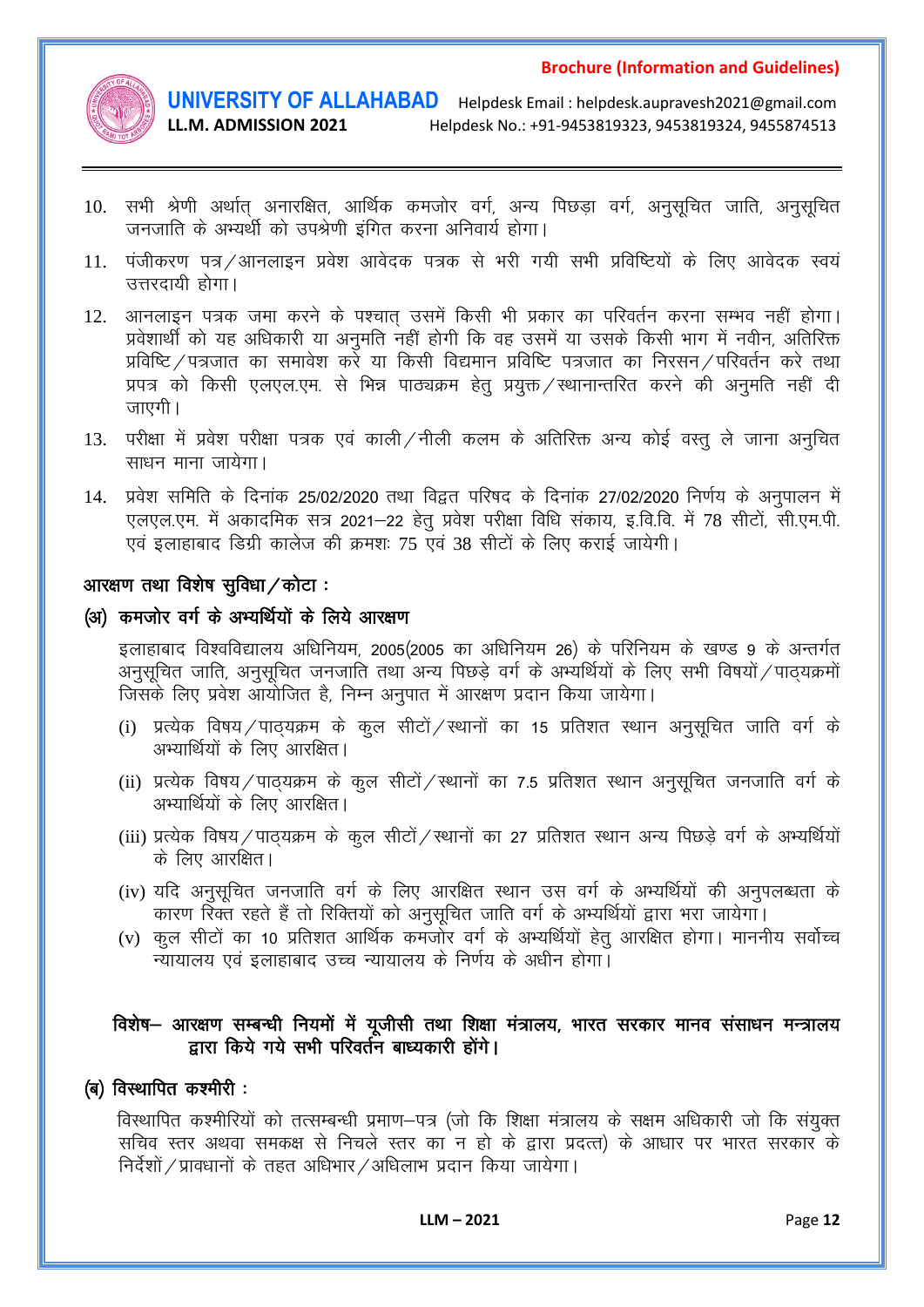

LL.M. ADMISSION 2021

**UNIVERSITY OF ALLAHABAD** Helpdesk Email : helpdesk.aupravesh2021@gmail.com Helpdesk No.: +91-9453819323, 9453819324, 9455874513

### (स) एन0सी0सी0 अधिभार / अधिलाभ:

ऐसे अभ्यर्थी जो राष्ट्रीय कैडेट कोर (एन.सी.सी.) 'सी' के प्रमाण पत्र धारक हैं को उनके प्राप्त अंकों में 5% अधिलाभ जोड दिया जायेगा।

# (द) विदेशी नागरिक / अनिवासी भारतीय:

उन विदेशी नागरिकों के लिए जिन्होंने अर्हकारी परीक्षा उत्तीर्ण करके अन्तर्राष्ट्रीय छात्र सलाहकार के माध्यम से आवेदन किया है, उनको प्रवेश परीक्षा में सम्मिलित होना अनिवार्य नहीं है। उन्हें इलाहाबाद विश्वविद्यालय द्वारा नियुक्त विदेशी परामर्शदात्री समिति की संस्तुति पर प्रवेश दिया जा सकता है। समिति संस्तुति के पूर्व अभ्यर्थी के शैक्षिक स्तर पर तथा उनकी प्रमाणिकता का अध्ययन करेगी।

### (य) खेलकूद कोटा:

इस कोटे के अन्तर्गत स्नातक स्तर पर केवल उन्हीं अभ्यर्थियों के आवेदन पर विचार किया जायेगा, जो कि अन्तर विश्वविद्यालय टूर्नामेंट में भारतीय विश्वविद्यालय संघ (ए0आई0यू0) नयी दिल्ली के नियमों के अनुसार भाग लेने के अर्ह है तथा जुनियर स्तर (कक्षा 10 तथा 12) पर 'स्कूल गेम्स फेडरेशन ऑफ इण्डिया' तथा जूनियर स्तर (19 वर्ष आयु<sup>ें</sup>से निम्न) जिला, क्षेत्र, प्रदेश तथा राष्ट्रीय चैम्पियनशिप जो कि मान्यता प्राप्त विभिन्न जिला ⁄ प्रदेशीय ऐसोशियेशन और फेडरेशन के द्वारा आयोजित की गयी हो. मे अपने विद्यालय का प्रतिनिधित्व किया हो।

अभ्यर्थियो का चयन सीट/स्थान की उपलब्धता तथा विषय में प्राप्त मेरिट के आधार पर किया जायेगा।

- (i) सलाहकार समिति, स्पोर्टस बोर्ड तथा इलाहाबाद विश्वविद्यालय को 'फील्ड ट्रायल' का आयोजन करने तथा अभ्यर्थी द्वारा प्रस्तुत अर्हकारी प्रमाण-पत्रों / दस्तावेजों आदि का परीक्षण करने / सत्यता जाँचने आदि का सर्वाधिकार सुरक्षित है।
- (ii) अभ्यर्थियों को प्रवेश/इण्टरव्यू/काउंसलिंग के समय खेलकूद से सम्बान्धित अपने समस्त मूल प्रमाण–पत्रों व अभिलेखों को अवश्य प्रस्तुत करना होगा। विश्वविद्यालय का यह सर्वाधिकार सुरक्षित है कि वह समस्त अभिलेखों / प्रमाण-पत्रों की सत्यता परखे तथा यदि यह गलत अथवा असत्य पाया जाता है तो अभ्यर्थी के विरूद्ध नियमानसार कार्यवाही की जायेगी।
- (iii) प्रत्येक विषय / पाठयक्रम में कूल स्थानों का 2 प्रतिशत स्थान खेलकूद कोटे के अन्तर्गत आवन्टित है।
- (iv) खेलकल कोटा में प्रवेश स्पोर्टस बोर्ड की सलाहकार समिति द्वारा दी गई वरीयता सची के आधार पर ही होगा।

(र) दिव्यांग कोटाः पाठ्यक्रम के स्वीकृति स्थानों के 5% की अधिकत सीमा तक प्रवेशार्थी।

- (i) दिव्यांगजन अधिकार अधिनियम, 2018 की धारा 32 (1) के अनुसार, उच्च शिक्षा की सभी सरकारी संस्थाएं और सरकार से सहायता प्राप्त कर रही अन्य शिक्षा संस्थाएं संदर्भित दिव्यांगजनों के लिए 5% स्थानों को आरक्षित रखेंगी। इसलिए, पाठयक्रम के कुल स्वीकृत सीटों की 5% सीटें दिव्यांगजनों हेतू उपलब्ध होंगी।
- (ii) वे अभ्यर्थी जिनके किसी अंग या अस्थि रचना में न्यूनतम 40% विकलांगता है, विश्वविद्यालय द्वारा गठित मेडिकल बोर्ड मतानुसार अधिकतम 70% की समग्र शारीरिक अक्षमता है या जो प्रमाणित नेत्रहीन हैं अथवा जो सुनने में असमर्थ हैं, मेडिकल बोर्ड की संस्तुति के आधार पर उनका सम्बन्धित पाठयक्रम / विषय में प्रवेश हो सकता है।
- (iii) खण्ड (क), (ख) एवं (ग) के संदर्भित दिव्यांगजनों हेत् एक प्रतिशत सीटें प्रत्येक हेत् आरक्षित होंगी तथा खण्ड (घ) एवं (ङ) के संदर्भित दिव्यांगजनों के लिए एक प्रतिशत सीटें प्रत्येक हेत आरक्षित होंगी ।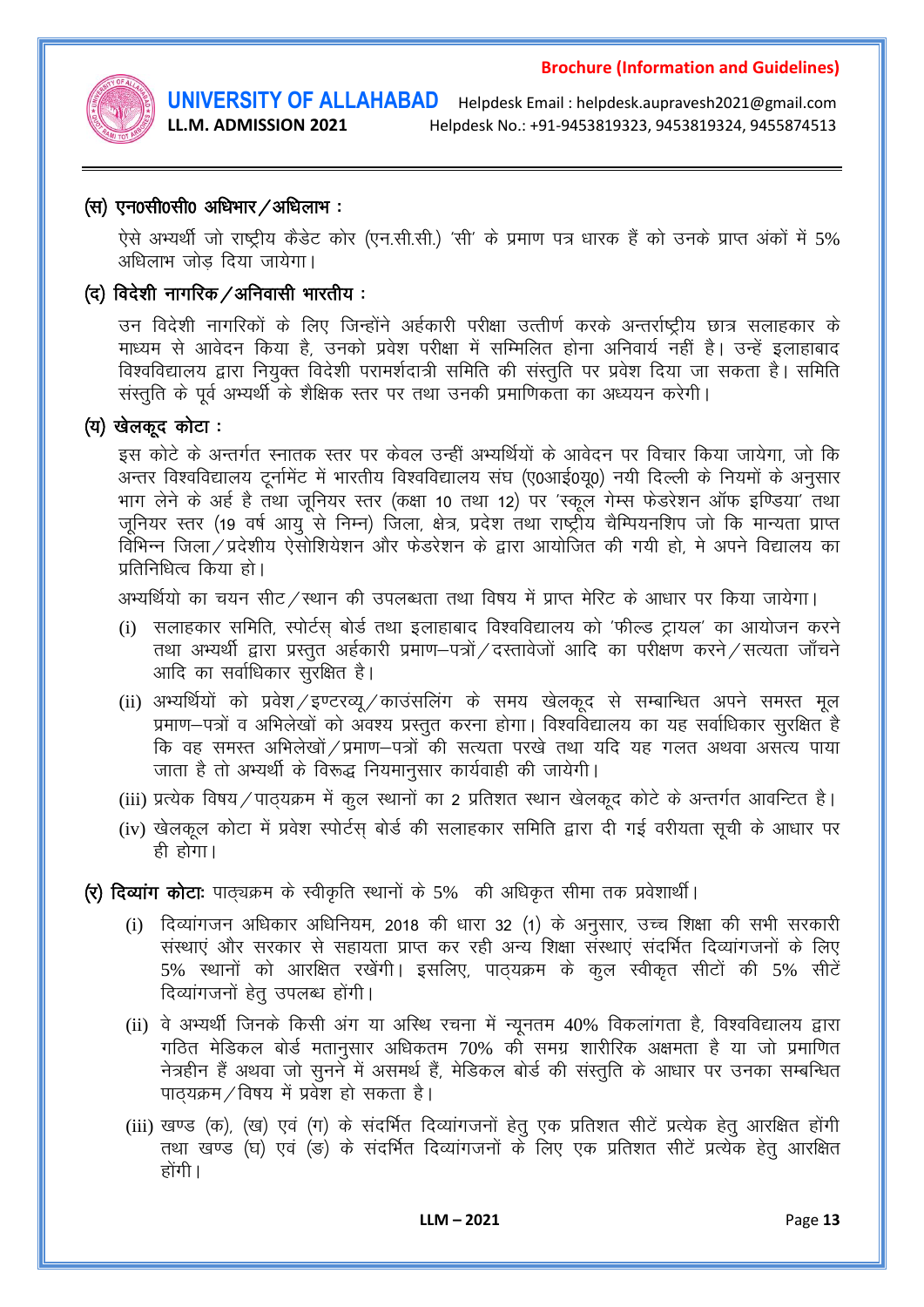

LL.M. ADMISSION 2021

**UNIVERSITY OF ALLAHABAD** Helpdesk Email : helpdesk.aupravesh2021@gmail.com Helpdesk No.: +91-9453819323, 9453819324, 9455874513

- (क) अंध और निम्न दृष्टि
- (ख) बधिर और श्रवणशक्ति में ह्वास
- (ग) चलन दिव्यांगता जिसके अन्तर्गत प्रमस्तिष्क घात, रोगमुक्त कृष्ठ, बौनापन, तेजाब आक्रमण के पीड़ित और पेशीय द्ष्पोषण भी है।
- (घ) स्वपरायणता, बौद्धिक दिव्यांगता, विशिष्ट अधिगम और मानसिक रुग्णता।
- (ङ) प्रत्येक दिव्यांगता के लिए पहचान किए गए पदो के खण्ड (क) एवं खण्ड (घ) के अधीन व्यक्तियों में से बहु दिव्यांगता।
- (iv) यह विशेष सुविधा तभी अनुमन्य होगी जबकि अभ्यर्थी ने प्रवेश आवेदन प्रपत्र में इसका दावा किया है तथा उसने उपर्युक्त के मुख्य राजकीय चिकित्सा अधिकारी या विकलांगता प्रमाण–पत्र (जिसमें विकलांगता को स्पष्ट दर्शाता हुआ उसका फोटो भी है) प्रवेश के समय प्रस्तत किया है।
- (v) विशेष सुविधाओं के अधीन प्रविष्ट प्रवेशार्थियों को उनके सामाजिक कोटि के अनुसार आरक्षित स्थानों पर समायोजित किया जाएगा।
- (vi) (क), (ख), (ग), (घ) एवं (ङ) में वर्णित सीटों पर प्रवेश, उनकी सम्बन्धित अपंगता के प्रतिशत के अनुसार किया जाएगा।

## (ल) शिक्षक / कर्मचारी पाल्य कोटा:

कर्मचारी / अध्यापक पाल्य कोटा- विश्वविद्यालय के नियमित एवं सेवा निवृत्त अध्यापकों एवं कर्मचारियों के पत्नी, बेटा या बेटी के लिए विश्वविद्यालय के निमयों के अन्तर्गत कुल सीटों की पाँच प्रतिशत अतिरिक्त सीटें आरक्षित होंगी। उसी ईकाई / उपईकाई में कार्यरत अध्यापकों कर्मचारियों को वरीयता प्रदान की जाएगी। बशर्ते यदि सीटें रिक्त रह जाएगी तो उसे अन्य कोई / उपइकाई के कर्मचारियो / अध्यापकों के पाल्यो तथा संविदा एवं दैनिक वेतनभोगी कर्मचारी के पाल्यों द्वारा भरी जाएगी।

नोट:- कर्मचारी / अध्यापक पाल्य कोटा का लाभ तभी अनुमन्य होगा यदि अभ्यर्थी ने इस कोटे का दावा विहित आवेदन पत्र में किया हो तथा प्रवेश के समय आवश्यक दस्तावेज एवं प्रमाण–पत्र प्रस्तत करता है।

# महत्त्वपूर्ण निर्देश

- एलएल.एम. पाठ्यक्रम दो वर्ष की अवधि का होगा जो चार सेमेस्टर में विभाजित होगा। यह विश्वविद्यालय  $1<sup>1</sup>$ में प्रभावी सी.बी.सी. पद्धति पर आधारित होगा।
- प्रवेश के समय प्रवेशार्थियों के पास विधि स्नातक उत्तीर्ण होने की दिग्री होना आवश्यक है।  $2<sub>1</sub>$
- प्रवेश के समय अभ्यर्थी को अपना माइग्रेशन / स्थानान्तरण प्रमाण पत्र जमा करना आवश्यक होगा।  $3.$
- प्रवेश के बाद प्रवेशार्थी को विश्वविद्यालय के विधि विभाग में नामांकन कराना आवश्यक है, जिसमें कि  $\overline{4}$ उसका नाम कक्षा के रजिस्टर में पंजीकृत किया जा सके।
- प्रवेश के बाद अभ्यर्थी को अपना परिचय पत्र तत्काल बनवाना होगा।  $5<sub>1</sub>$
- द्वितीय सेमेस्टर के परिणाम के बाद 15 दिनों के अन्दर छात्र को अपनी फीस जमा करनी होगी तथा  $6 \overline{6}$ कलानशासक कार्यालय में अपना नया परिचय पत्र बनवाना होगा।